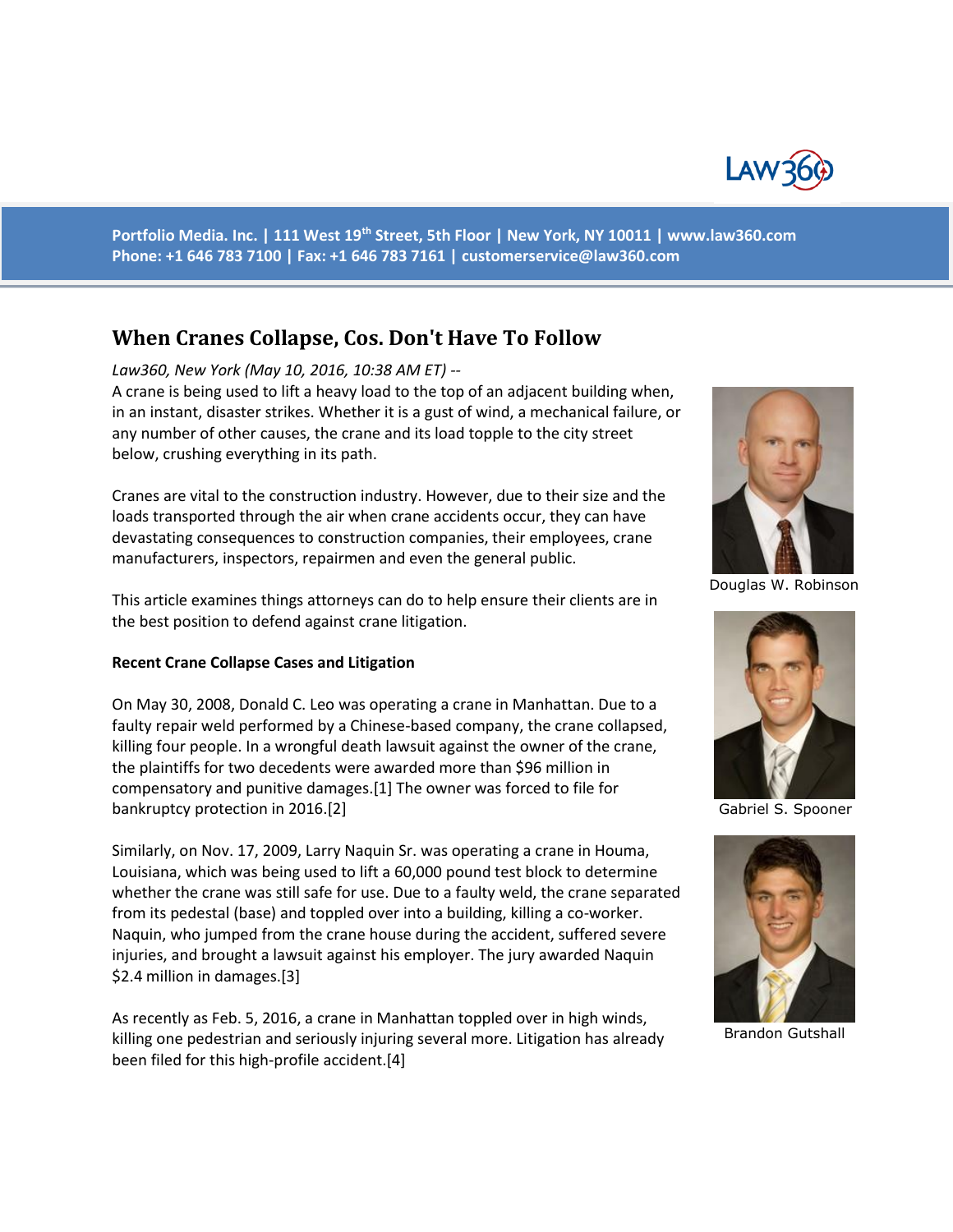# **Helping Clients Prevent and Defend Against Crane Litigation**

A crane accident provides numerous targets for plaintiff attorneys. These targets include the owner/general contractor, the crane operator and the manufacturer. The following sections outline potential vulnerabilities of these different entities in crane litigation and things their attorneys can do to help them better defend against such lawsuits.

## *The Owner or General Contractor*

Most of the responsibilities of the owners or general contractors of a construction site are governed by contracts. While most of these contracts are "form" contracts, attorneys should work with their owner or general contractor clients to ensure these contracts clearly outline what responsibilities your clients have and more importantly do not have.

First, you should ensure the contracts properly identify the entity responsible for jobsite safety, worker training and equipment inspections. If your client intends to delegate these responsibilities, they must say so in the parties' contracts. It is also important to know the law governing your client's construction project as some jurisdictions will not allow the owner or general contractor to contract away safety obligations. You must be aware of these legal nuances and advise your clients accordingly.

Next, you should ensure contract documents include necessary risk shifting provisions. This should include the strongest indemnity provision permissible by the law. Construction contracts typically include standard indemnity provisions, but, where possible, you should help your client include favorable, one-sided indemnity provisions, including a duty to defend. Duty to defend provisions are often interpreted broadly and courts may require an entity to defend your client even if the full indemnity provision is not triggered.[5]

All owners and general contractors should require their contracting parties to name them as an additional insured. The contract should spell out the type of insurance policy, the policy limits and remedies for the contracting parties' failure to comply with this additional insured provision. If your client does not take steps to ensure it has actually been listed as an additional insured, the contractual requirement could be rendered meaningless.

Finally, work with your client to proactively implement measures to ensure they are complying with their own jobsite safety policies. One of the easiest targets for a plaintiff attorney in crane litigation is a company who has robust safety policies, but fails to follow them.

### *The Construction Company Operating the Crane*

Construction companies that utilize cranes should take measures to prevent the occurrence of such accidents. Preventative measures can be generally summarized in three categories: (1) maintenance; (2) inspection; and (3) certification/training. Attorneys for these entities should address these issues before accidents occur.

Proper maintenance and inspection, or lack thereof, is an easy target typically exploited in crane litigation. Proper procedures must be in place to comply with pertinent maintenance and inspection standards. As shown above in the Leo/Kurtaj and Naquin crane collapses, proper maintenance or inspection may have prevented these tragedies and saved the defendants more than \$100 million in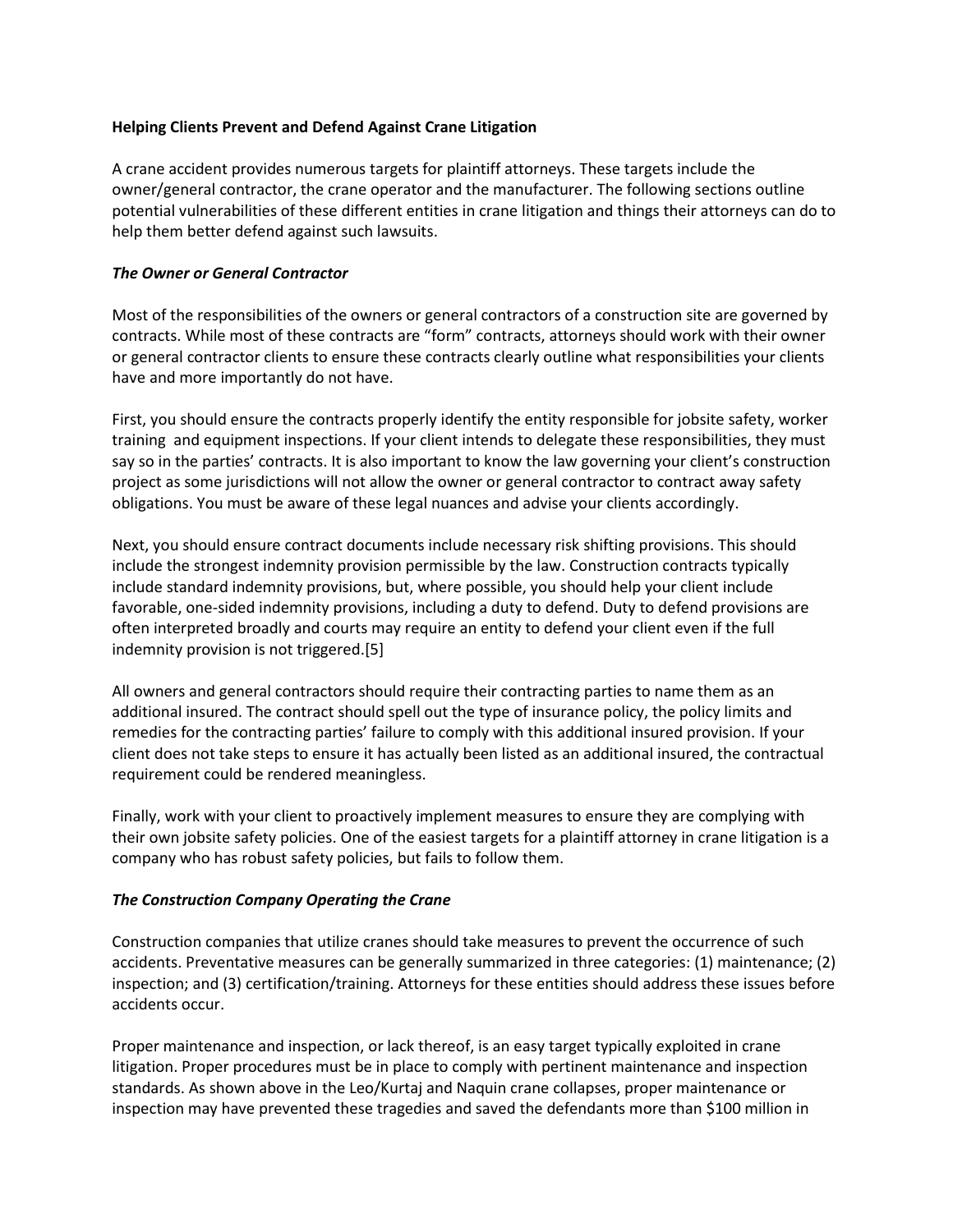litigation damages and attorneys' fees.

Maintenance and inspection standards originate from multiple sources, including industry standards such as the American National Standards Institute, the Occupational Safety and Health Administration and International Organization for Standardization. However, crane manufacturers — via their operation/service manual or the construction site safety manual — often outline more stringent maintenance and inspection standards. It is not sufficient to follow the regulatory standards if the crane manufacturer requires more rigorous maintenance and inspection requirements. The best practice is compliance with the most stringent standards applicable, regardless of the source. Likewise, clients should retain the maintenance and inspection records as required by these various standards. Performing proper maintenance and inspections means nothing if your client does not have the records to prove it.

Further, requiring certification (or training) of workers integral to the operation of the crane — such as operators, signal persons and riggers — can also prevent the occurrence of accidents. As shown by states such as California, prevention through certification is not just theoretical.

On June 1, 2005, California passed a regulation requiring mobile and tower crane operators to be certified.[6] A significant decline in the number of crane-related fatalities and injuries in California was seen after training and testing from 2004 to 2008 produced more than 10,000 certified operators in the state.[7] California's Division of Occupational Safety and Health (DOSH) reviewed the records of citations and accident descriptions three years before and after the regulation was enacted.[8] After removing all incidents involving cranes that did not require certified operators, as well as other incidents not related to crane operations, DOSH reported the following:[9]

| June 1, 2002 to May 31, 2005   Fatal Accidents   Injury Cases |    |    |
|---------------------------------------------------------------|----|----|
| High-voltage line contacts                                    |    |    |
| <b>Struck by loads</b>                                        |    | 18 |
| Mobile cranes overturned                                      |    |    |
| <b>Total Cases</b>                                            | 10 | 30 |

| $\parallel$ June 1, 2005 to May 31, 2008 $\parallel$ Fatal Accidents $\parallel$ Injury Cases $\parallel$ |    |
|-----------------------------------------------------------------------------------------------------------|----|
| High-voltage line contacts                                                                                |    |
| Struck by loads                                                                                           |    |
| Mobile cranes overturned                                                                                  | 6  |
| <b>Total Cases</b>                                                                                        | 13 |

Moreover, OSHA is implementing crane safety guidelines with regard to certification, maintenance and general safety.[10] The rule, which was published in the Federal Register on Aug. 9, 2010, was originally set to take effect on Nov. 8, 2014 (after a four-year compliance window).[11] However, that compliance date was continued by OSHA to Nov. 10, 2017.[12] Under this regulation, operators of most cranes used in construction above a 2,000 pound capacity will need to be either (1) certified by an accredited crane operator testing organization or (2) qualified through an audited employer program.[13] In addition, signal persons and riggers will also need to be qualified under various processes defined by the regulation.[14]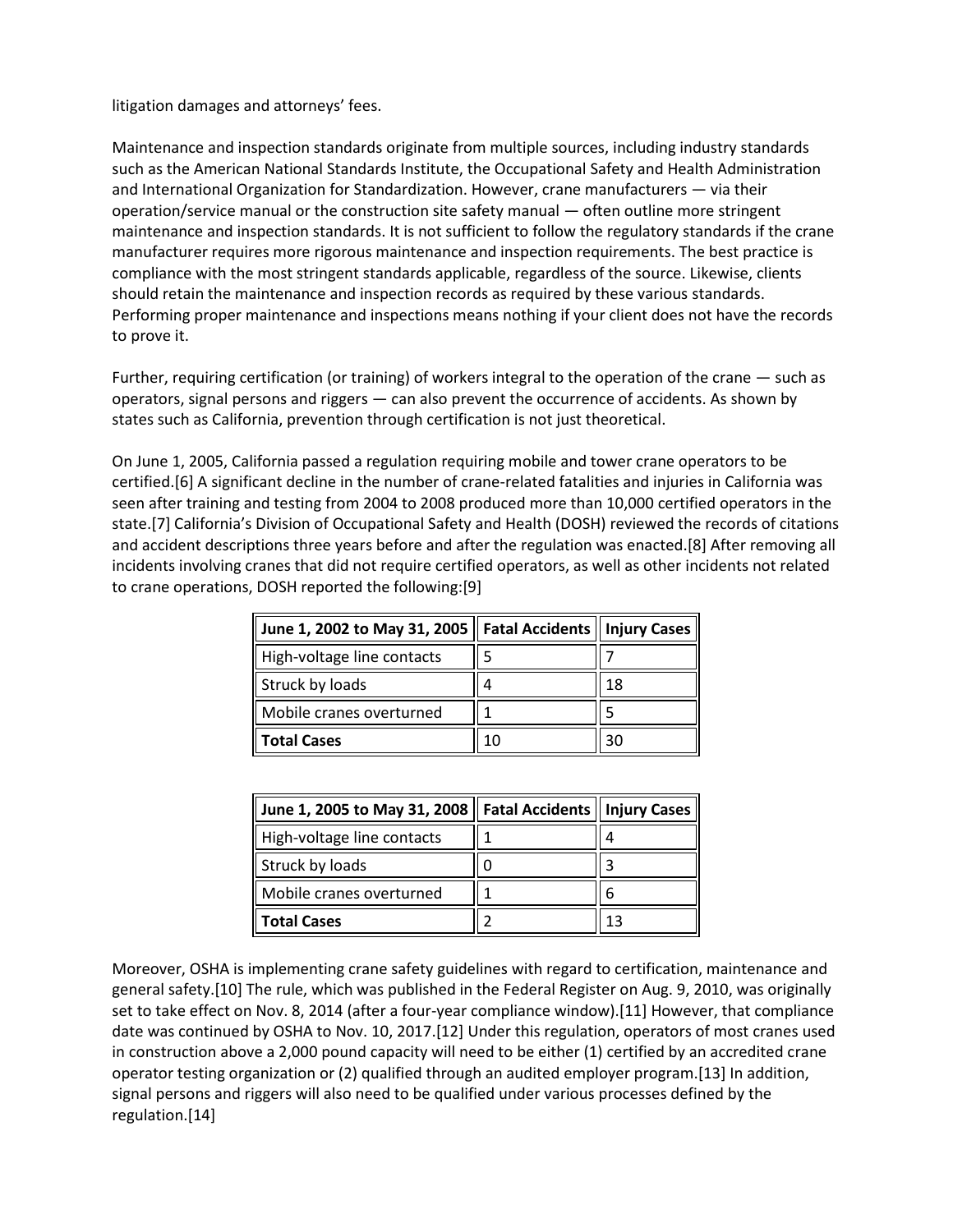For attorneys considering whether these new requirements provide a preemption argument, at least one court[15] has held OSHA's regulations do not preempt local statutes and regulations that governed the use of cranes. In that case, the plaintiff, Steel Institute of New York, brought a lawsuit against the city of New York claiming the city's local statutes and regulations governing the use of cranes in construction were preempted by OSHA's new regulations. The lower court granted the city's summary judgment motion, which was affirmed by the Second Circuit on appeal. The Second Circuit held regulations were of "general applicability" because they "regulate[d] workers simply as members of the general public." The city's laws provided additional or supplemental requirements in the areas regulated by OSHA. Because the city's laws did not conflict with OSHA's standards, they were not preempted [16].

Given the financial magnitude of crane accidents, which result in millions of dollars of property damage alone, it is imperative that all construction companies utilizing cranes take defensive measures to prevent the occurrence of such accidents. This can be most effectively accomplished by ensuring your clients' employees are properly certified and they perform the most stringent maintenance and inspections required.

# *The Manufacturer*

The implementation of OSHA's regulation in late 2017 could shield crane manufacturers from being named in lawsuits, or provide improved litigation defenses, when accidents do occur and lawsuits are imminent.[17] As shown by the focus of the new regulation, OSHA recognized that the construction industry, not the manufacturer, is best positioned to prevent the occurrence of these accidents. As a result, future plaintiffs will likely focus on allegations against construction entities for failure to comply with OSHA's new guidelines, absent obvious manufacturing or design issues pointing to the manufacturer.

Despite this focus, manufacturers can still potentially be on the hook for potential damages resulting from crane accidents. OSHA identifies four of the major causes of crane accidents as: (1) contact with power lines; (2) overturns; (3) falls; and (4) mechanical failures.[18] While noncompliance with the new OSHA regulations, such as negligent operation or maintenance, can potentially apply to all four of these causes, so too can defects in the design or manufacture of cranes.

For these reasons, it is important that manufacturers continue to improve their crane designs and manufacturing processes to prevent these types of accidents from occurring. Prevention could include, for example, the inclusion of proximity sensors to prevent contact with power lines. Manufacturers may also come up with new crane designs to either prevent or reduce the occurrence of these four major causes of accidents, as well as other causes not mentioned.

Likewise, manufacturers must continue to develop and incorporate state of the art warnings consistent with evolving industry practices and standards. This includes both on-product warning labels as well as all product literature that accompanies the crane (e.g., operator's manual, sales brochures, etc.). Manufacturers should also consider what language(s) to use for their warnings.

Finally, manufacturers should develop a policy and procedure for issuing customer bulletins. There are a variety of customer bulletins (informational, parts/service, safety, etc.) manufacturers should utilize to inform customers about changes to their products or potential safety considerations. In addition, you need to assist your clients in developing ways to ensure their customers actually receive these bulletins (e.g., certified mail). Manufacturers can mitigate liability in crane litigation by proving they notified their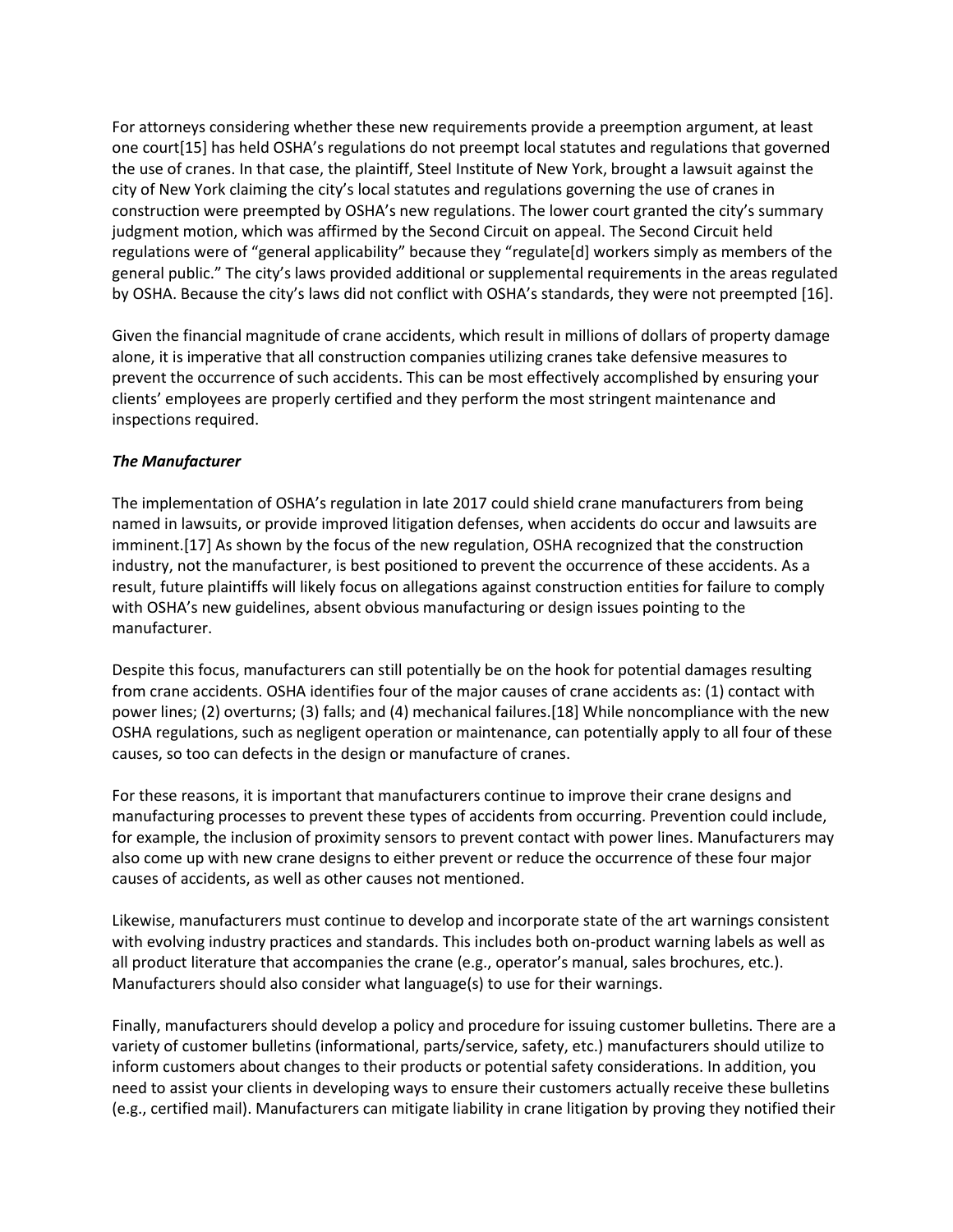customers of a potential risk.

By keeping an eye toward accident prevention, manufacturers will have the added benefit of shielding themselves from potential bet-the-company type litigation.

With damage claims potentially reaching into the \$100 million range for one accident, all parties involved in the use of construction cranes, with counsel from their attorneys, must take preventative measures to protect themselves, and each other, from financial and physical ruin.

—By Douglas W. Robinson, Gabriel S. Spooner and Brandon Gutshall, Shook Hardy & Bacon LLP

*Doug Robinson is managing partner of and Gabe Spooner is an associate in Shook Hardy's Orange County, California, office. Brandon Gutshall is an associate in Shook Hardy's Kansas City office.*

*The opinions expressed are those of the author(s) and do not necessarily reflect the views of the firm, its clients, or Portfolio Media Inc., or any of its or their respective affiliates. This article is for general information purposes and is not intended to be and should not be taken as legal advice.*

[1] http://www.law360.com/articles/686986/ny-crane-collapse-verdict-tops-96m-for-victims-families.

[2] http://www.law360.com/articles/743637/crane-operator-seeks-ch-11-after-96mjudgment?article\_related\_content=1.

[3] Naquin v. Elevating Boats, L.L.C. (5th Cir. La. 2014) 744 F.3d 927.

[4] http://www.nydailynews.com/new-york/man-injured-manhattan-crane-crash-sue-city-30m-article-1.2569408.

[5] See, e.g., Crawford v. Weather Shield Mfg., Inc., 44 Cal. 4th 541 (Cal. 2008).

[6] http://www.nccco.org/nccco/news-center/archived-press-releases/news/2008/10/21/californiacrane-fatalities-drop-after-certification-introduced.

[7] Id.

[8] Id.

[9] Id.

[10] 29 CFR Part 1926 (Section 1926.1400, et seq.).

[11] Id.

[12] Federal Register Volume 79, Number 187 (Friday, September 26, 2014).

[13] 29 CFR Part 1926 (Sections 1926.1400-1926.1442.)

[14] Id.